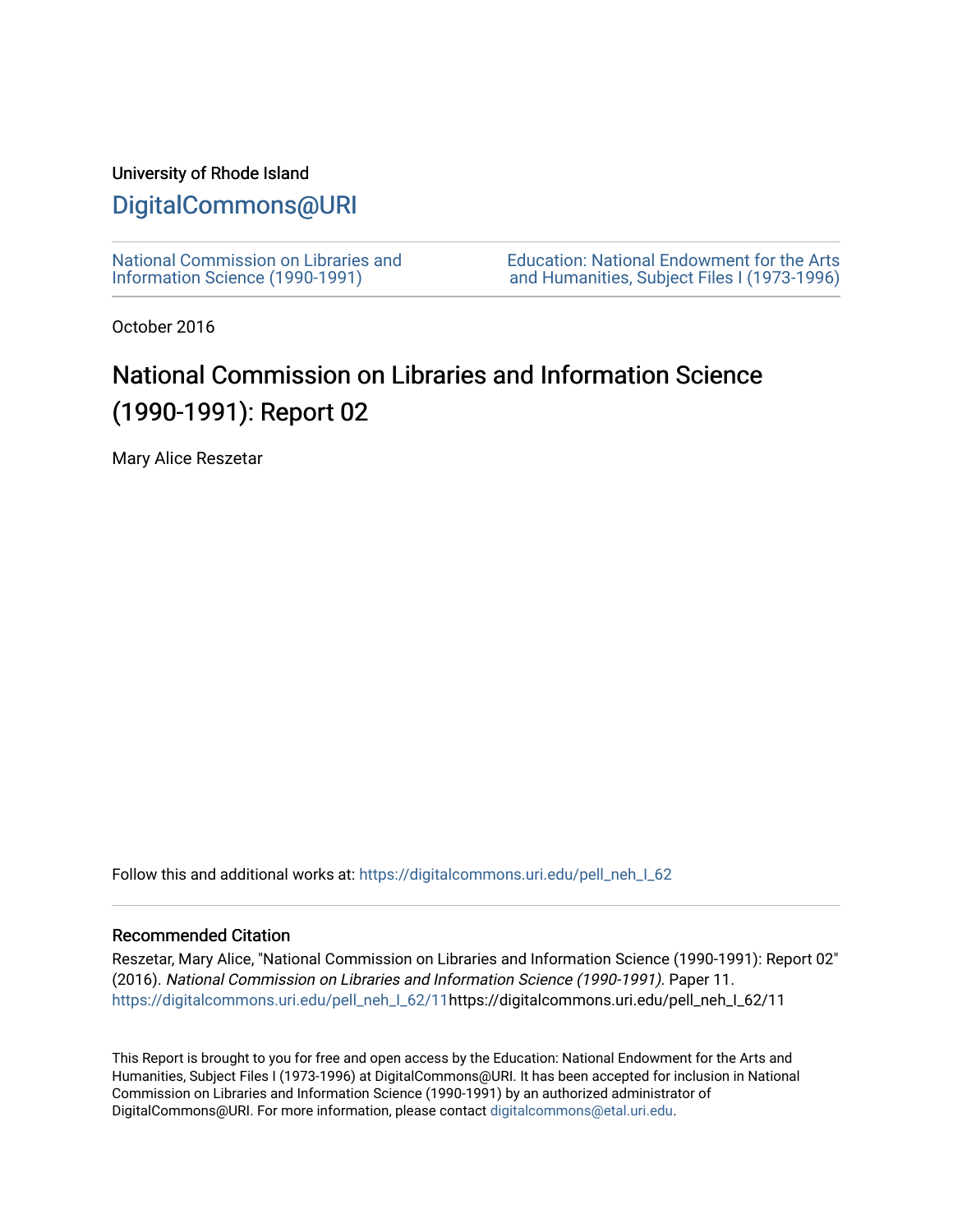1. Key Tombulant City, 6 • i( : ' ( *a,-,,* '''9 - 6m *.p,ee* • MARY ALICE RESZET AR- Assoc. DIR.

NATIONAL COMMISSION ON LIBRARIES AND INFORMATION SCIENCE (NCLIS)

#### PURPOSE AND STRUCTURE

- \* Is the only independent agency that advises both the Executive and Legislative branches on library and information policy. Today information activities comprise more than half of the Gross National Product (GNP), and half of the employed people in this country work in informationr elated activities.
- \* Was established in 1970, during the Nixon Administration, by Public Law 91-345 as a non-partisan, permanent, independent agency. It is not a "Presidential Commission".

#### COST EFFECTIVENESS

\* Is a cost-effective agency with a total of 10 staff, and a current budget of seven hundred twenty thousand dollars. The 15 member Commission delivers a huge return on the investment made in it by the Congress and the President. This year we will more than double the value of our \$720,000 appropriation with contributions from the private sector.

#### ARGUMENTS FOR FUNDING  $(5750,000.) \rightarrow$

- \* Works on solving major societal problems in such areas as: of the aging and censorship, adult illiteracy, effect of information on productivity, and access to government information. Examples are:
	- \* NCLIS is: examining library and information needs of the aging--the fastest growing population group in the country--and helping to address those needs.

Identifying and working toward filling the information needs of rural America--over one-third of the United States population.

Helping Federal agencies to solve problems in areas such as adult illiteracy, providing public access to satellite data, and developing international library/ information programs.

Identifying ways to use information technology and management to improve productivity.

\* Providing a forum for industry leaders and educators to meet to explore ways to enlist private sector help in the education of information professionals.